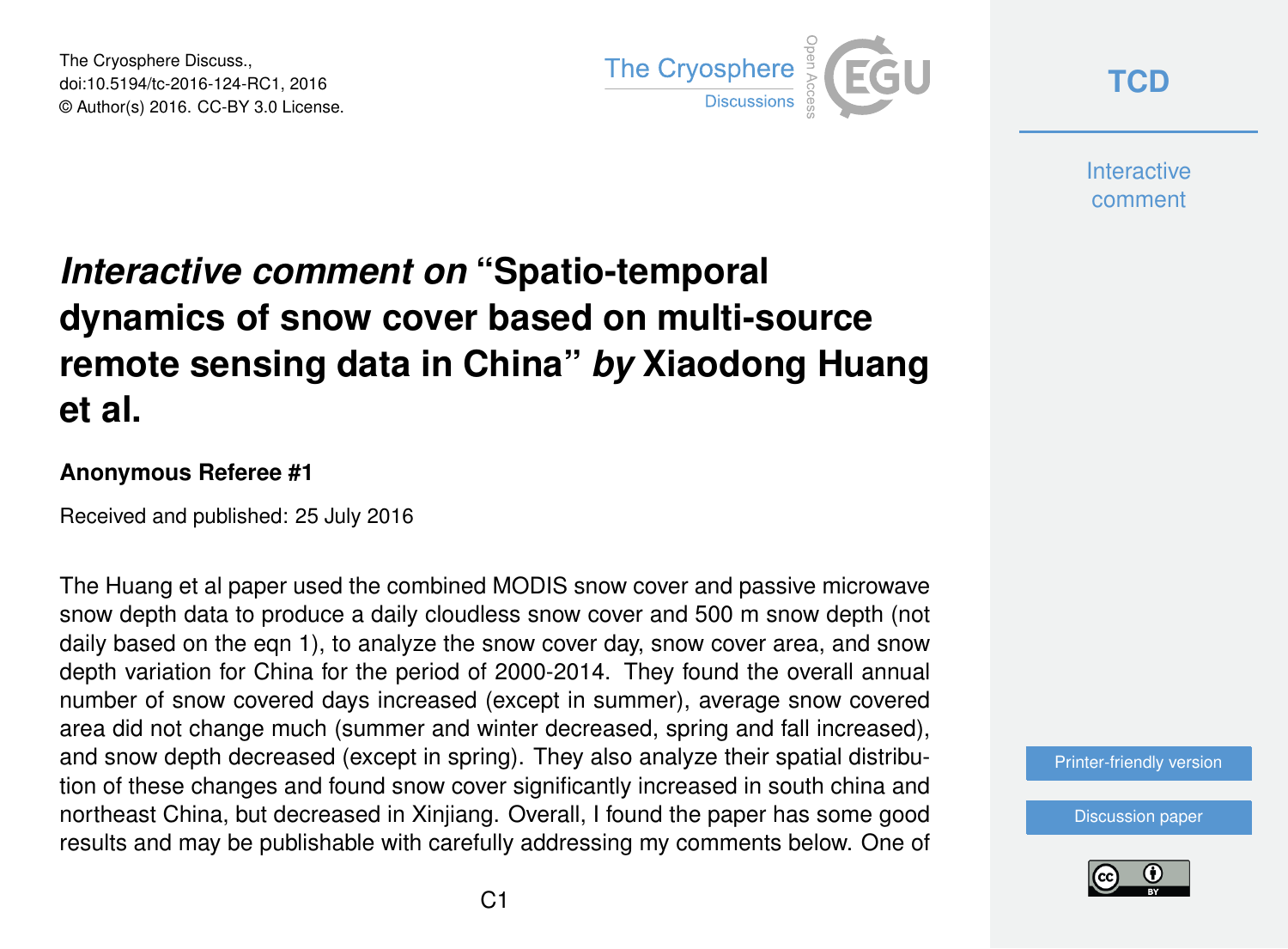my major comments is the English writing that needs to be carefully edited throughout the paper. The second one is the lack of discussion of their results with other published results, (such as the recent published Ke et al., 2016); without discussion, we do not know how this result differing from or similar as the known literature. The third one is the possible reason behind to all of the variation and changes. I know the last one is hard and I do not expect a thorough explanation, but some qualitative discussions are needed.

Below are some general comments: Abstract: the abstract writing is not very clear and needs to rewrite and more organized and more clarification. For example, in Line 15-19, they talked about the snow covered days and snow cover area, but these two contents are mixed in several sentences; snow depth is also mentioned here, but later in line 20-21, snow depth is mentioned again. I also confused in the line 15, they said snow depth increased, but 20-21, snow depth was decreased except in spring. Unless the increase in spring is much larger than the decreased in other seasons, it is not possible to see the annual snow depth was increased as stated in line 15. If this is the case, then authors should make this statement clear, not let readers to figure it out. Also the last sentence in the abstract, authors should say all regions with increase together, then all regions with decrease together, not as did here. Also it is not clear in the last sentence, snow cover means snow cover area, days, or depth?

1. Introduction: the part should be more focused on the topic of study and does not need to include everything that does not link to the topic of snow cover change in China. From 52 to 92, authors list many snow cover studies, I don't think it make sense, you should only mention the most relevant and should discuss in the end of the paper that how your results differ from, similar with or extent those studies, so your study is not just a study, but a significant addition to the current literature.

2.1 study area: you include "why your study is important" here, but you do not need to repeat here again and it should be in the introduction. It is clear based on the figure 1, you should basically talk more about the elevation distribution, a little bit about the [Printer-friendly version](http://www.the-cryosphere-discuss.net/tc-2016-124/tc-2016-124-RC1-print.pdf)



## **[TCD](http://www.the-cryosphere-discuss.net/)**

**Interactive** comment